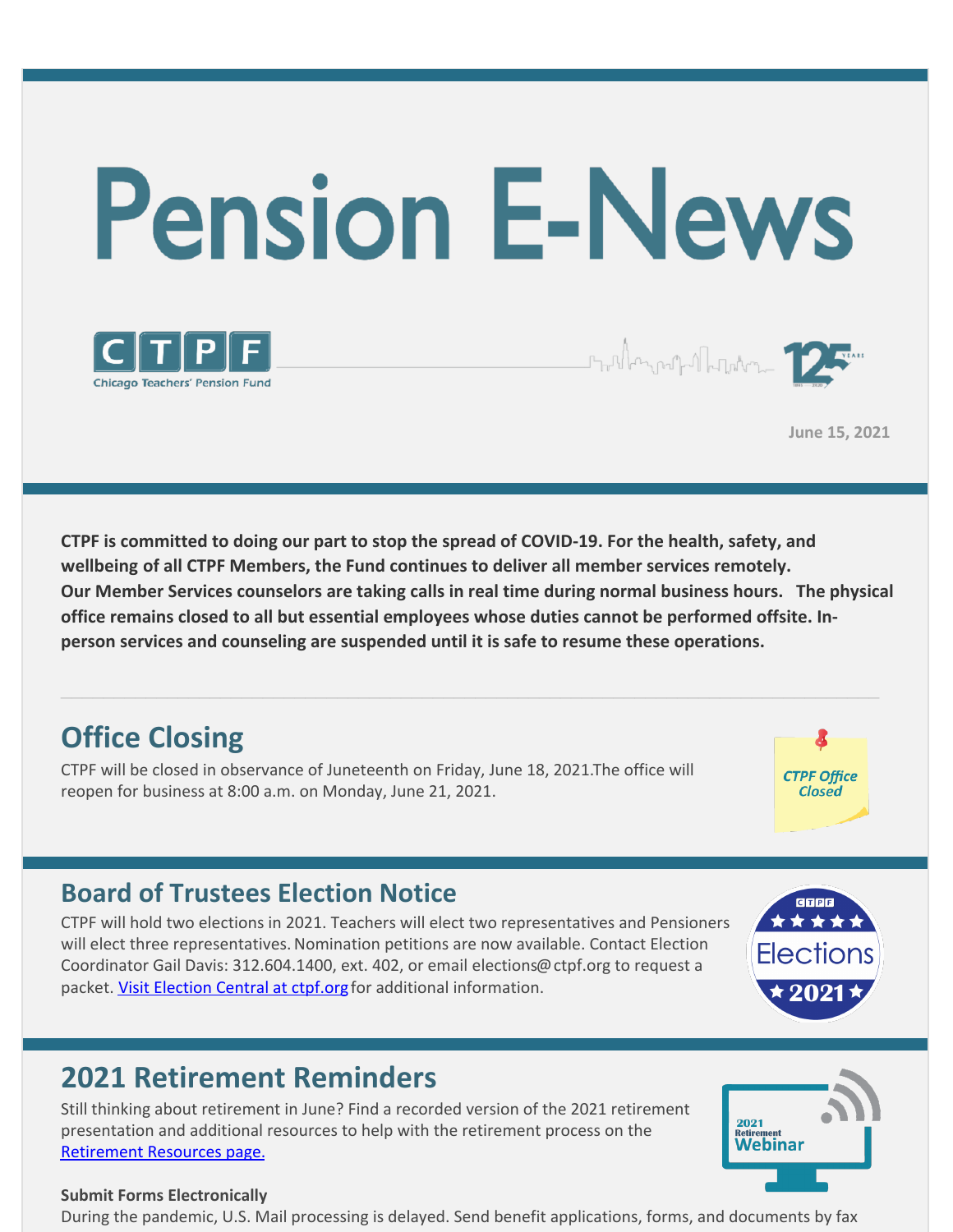312.641.7185 or email an attachment (.pdf or .jpg format) to imaging@ctpf.org to ensure processing. After documents are sent via fax or e-mail please send the originals to CTPF.

# **Register Today!** *my***CTPF Member Self-Service Available**

CTPF has launched its new Member Self-Service Portal,*my*CTPF, and thousands of members have already signed up for this convenient option. Members who register for *my*CTPF create a unique User ID and password. Once an account is created, members can use *my*CTPF to securely access CTPF documents and information. Registered members can:

- View address/contact information on file with CTPF.
- Retirees can view and download a 1099-R and pay advice(s). Members who need replacement copies of their 2020 1099-R can download them from the portal after registering.
- Active and inactive members can view and download their annual Member Statement.

*my*CTPF is available to all CTPF members who complete the one-time registration process.

Members can access the system from a "button" at*[ctpf.org](http://www.ctpf.org)*, and must have their CTPF Member ID to register. Two-factor authentication ensures secure access. Active members can find their CTPF Member ID on the Member Statement. Retirees can find their Member ID on a pay advice from the Fund.



## **CTPF COVID-19 Information & Resources**

**CTPF has created our COVID-19 Response websit[ectpf.org/covid-19](http://ctpf.org/covid-19).**

|  | <b>Call or Email Member Services</b><br>While CTPF remains closed to all but essential employees, new software makes it<br>possible for Member Services counselors to resume answering calls in "real<br>time," and to provide all call center functions. Calls will be answered during<br>normal business hours, 8:00 a.m. until 5:00 p.m., Monday through Friday.<br>Members who need assistance should call 312.641.4464 or<br>email memberservices@ctpf.org. |
|--|------------------------------------------------------------------------------------------------------------------------------------------------------------------------------------------------------------------------------------------------------------------------------------------------------------------------------------------------------------------------------------------------------------------------------------------------------------------|
|  | <b>Submit Documents Electronically</b><br>U.S. Mail processing has been delayed due to the pandemic. Currently, members<br>should anticipate at minimum a two-week delay in the processing of documents<br>sent via U.S. mail. CTPF strongly encourages all members to submit benefit<br>applications, forms, and documents by fax 312.641.7185 or email an attachment<br>(.pdf or .jpg format) to imaging@ctpf.org to ensure prompt processing.                 |
|  | <b>Help with Scanning</b><br>Need to scan a document to email to CTPF but you don't have a scanner? A<br>printer or smartphone scanning app or smartphone camera can help you get the<br>job done. Click here for more information on scanning.                                                                                                                                                                                                                  |
|  | <b>Remote Notary Available</b>                                                                                                                                                                                                                                                                                                                                                                                                                                   |